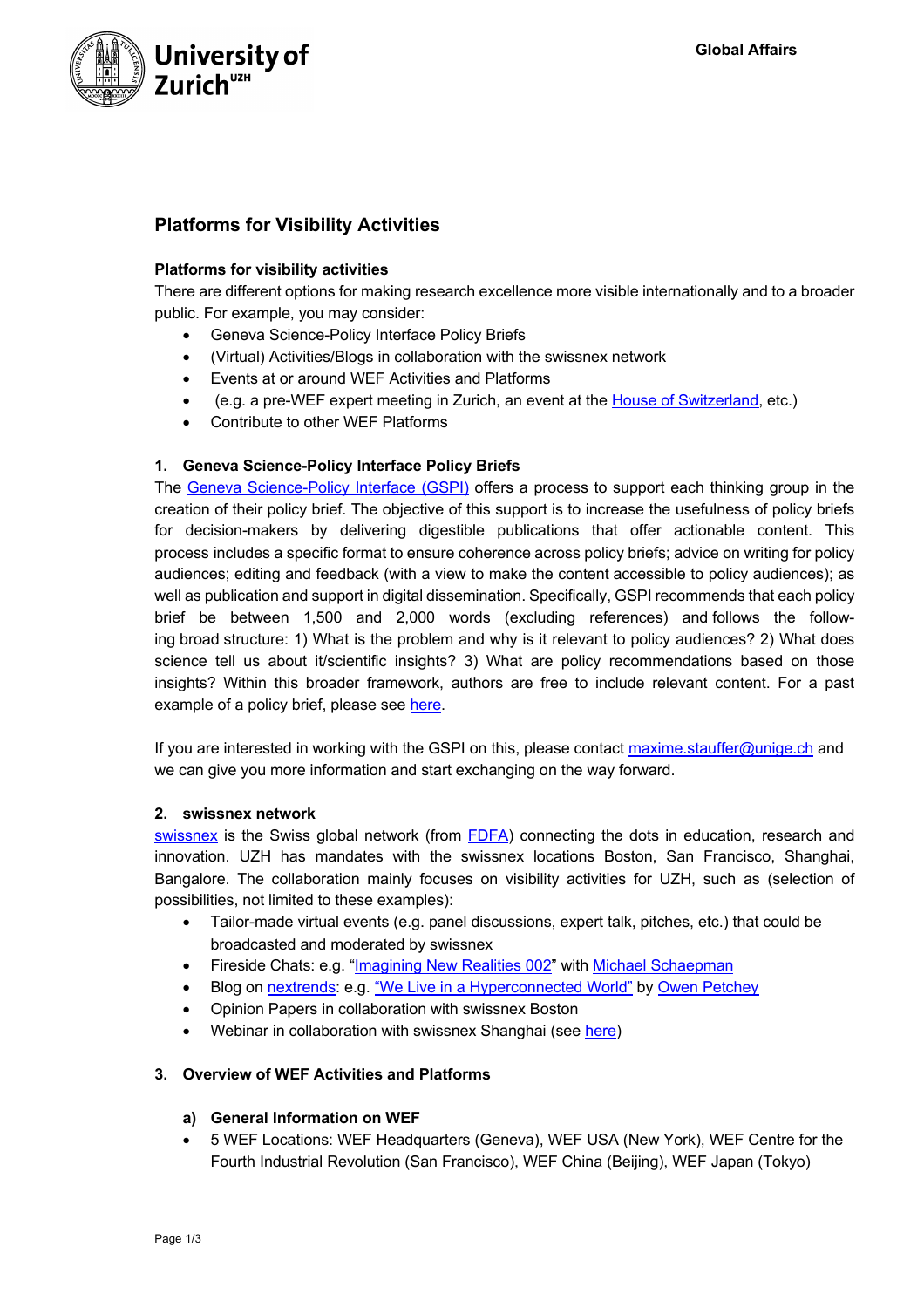

The FDFA has a collaboration agreement with WEF San Francisco (main coordination and contact on site is via swissnex San Francisco).

 $\rightarrow$  As UZH has a mandate with swissnex San Francisco, this offers the possibility to coordinate (virtual) activities in collaboration with swissnex San Francisco and/or WEF San Francisco (no concrete experience so far).

# **b) General information on WEF Annual Meeting Davos**

- The main program of WEF Davos at the Congress Center is fully managed and curated by the Forum (WEF selects partners and sessions).
- Since 2020, an affiliated program for existing partners of WEF has been on offer.
- Affiliated sessions are communicated to all registered WEF participants. The format of the affiliated sessions is currently under review for 2021.
- Private events which are independent of WEF can be organized during WEF Davos.
- Due to COVID-19, WEF Davos 2021 is postponed to summer 2021.
- Examples of platforms at or around WEF Davos:

| <b>Format</b>                                                 | <b>Comments</b>                                                                                                                                                                                                                                                                                                               | <b>Deadlines</b>                                                                                            |
|---------------------------------------------------------------|-------------------------------------------------------------------------------------------------------------------------------------------------------------------------------------------------------------------------------------------------------------------------------------------------------------------------------|-------------------------------------------------------------------------------------------------------------|
| <b>WEF main session</b>                                       | - Difficult to become part of WEF main<br>program<br>- Forum manages event                                                                                                                                                                                                                                                    | unclear                                                                                                     |
| <b>WEF</b><br>affiliated session                              | - Only for existing partners (e.g. GULF<br>members)<br>- In 2020 three different options for affiliated<br>programs (details see separate guidelines).                                                                                                                                                                        | Deadlines from 2020 (reference):<br>- 21 Nov: Session submission<br>- 02 Dec: Review and approval<br>by WEF |
| <b>House of Switzerland</b><br>(HoS) event<br>(private event) | - Host needs to coordinate and manage event<br>in collaboration with HoS<br>- Capacity for 60-80 people<br>- Timeslot to be applied for with HoS;<br>- Overarching topics for HoS events in 2021:<br>• International Geneva Day (Lead Mission<br>Suisse)<br>• Swiss Economy Day (Lead SECO)<br>• Swiss Energy Day (Lead SFOE) | As early as possible                                                                                        |
| Pre- (or Post-) WEF<br>event                                  | - Expert forum in Zurich right before/after WEF<br>Davos<br>- UZH coordinates and manages the event                                                                                                                                                                                                                           |                                                                                                             |

## **c) WEF Expert Network and Global Future Council (GFC)**

## **WEF Expert Network**

WEF Experts are encouraged to share their own research and analysis and engage with existing Forum projects, events and research. Expert Network membership is reviewed on a rolling basis without a definitive term limit. They are asked to contribute regularly to maintain their membership status. A notable lack of engagement may result in membership being terminated. There are currently 15 UZH Members within the WEF Expert Network.